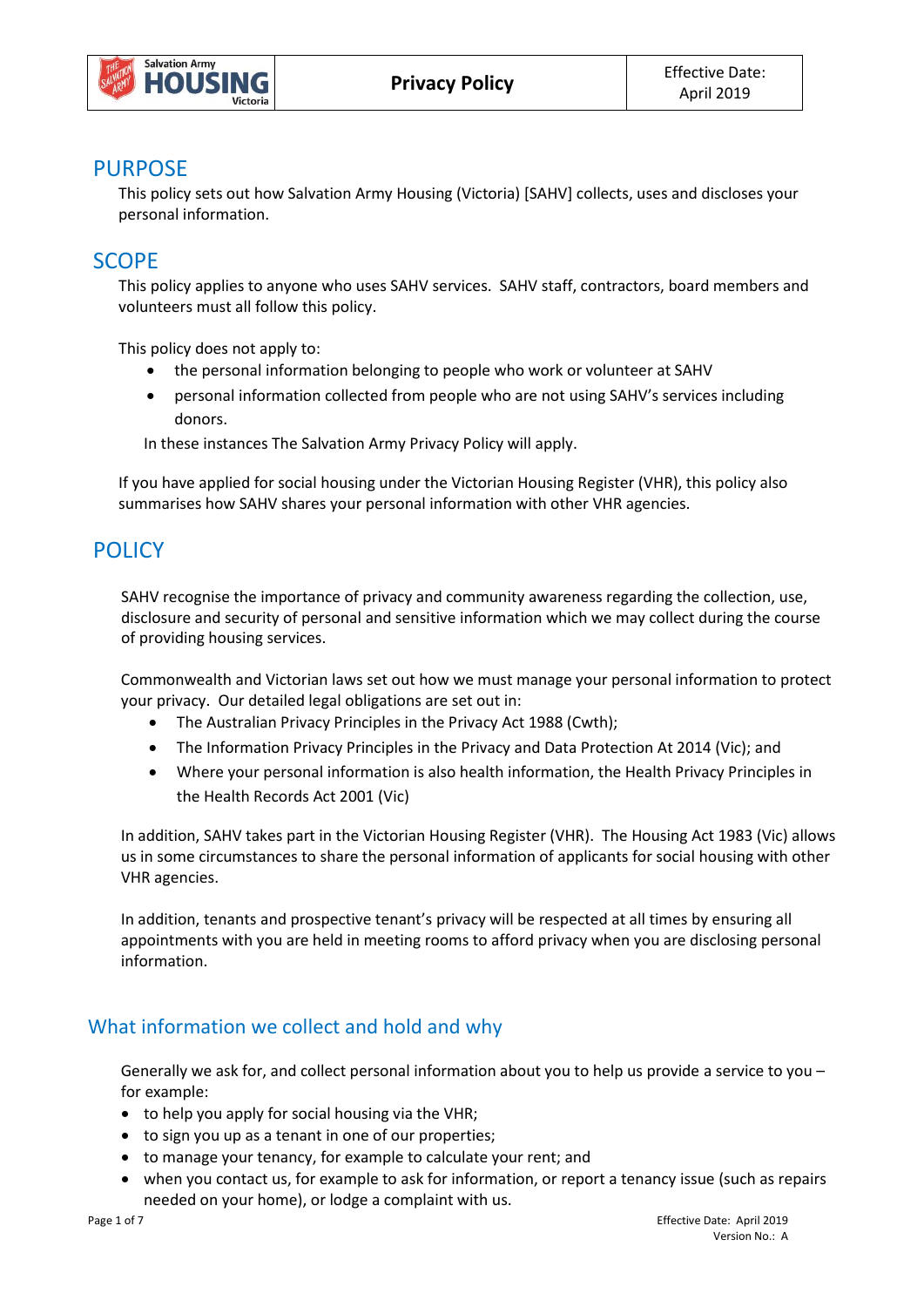

In these situations, we ask you for details about yourself and any other members of your household so that we can provide you with a service that meets your household's needs. This information usually includes the following information about you and members of your household:

- identify (name, date of birth) and copies of identification documents;
- contact details (address, phone, email etc);
- your residency status;
- evidence of your household income and assets;
- information about your housing needs;
- demographic information (such as language spoken at home and country of birth);
- records of conversations and communication between you and our staff;
- personal information recorded in notes, recommendations and decisions made by our staff.

If you do not give us this information, this can limit our ability to:

- assist you to apply for social housing;
- make an offer of housing to you;
- provide you with an affordable rent; or
- act on your request or complaint.

We always try to only ask for and collect the personal information we need for the particular function or activity we are carrying out.

### Collecting sensitive information and health information

We generally only collect *sensitive information* (such as about racial or ethnic origin) and *health information* (such as about a person's disability or mental health condition) about you when we have your consent.

If we assist you to apply for priority housing under the VHR, then we will need to ask for and collect additional information about the urgency of your housing need and your support needs, such as any disability or mental health condition and your housing history.

You do not have to provide this sensitive information or health information to us, but if you do not tell us about your current circumstances or your health condition or disability, we may be unable to:

- assist you to make the right kind of application for social housing;
- offer you housing that suits your specific needs;
- provide services that are appropriate to your needs; or
- make the modifications to your home that you would like.

### Indirect collection

We try to only collect your personal information directly from you. However, there are some situations where we collect your personal information from other sources, for example:

- when you are a member of a household of a tenant or an applicant, in which case we can collect personal information about you from another member of the household;
- when you authorise us to ask for and collect personal information about you from another source, such as Centrelink (to enable us to calculate your rent) or your support worker (to help us match you with suitable housing or to help you sustain your tenancy with us); or
- if we are given personal information about you as part of a complaint brought by another person.

If you have applied for social housing under the VHR, then the VHR can also include your personal information that has been collected by other VHR agencies that you have dealt with.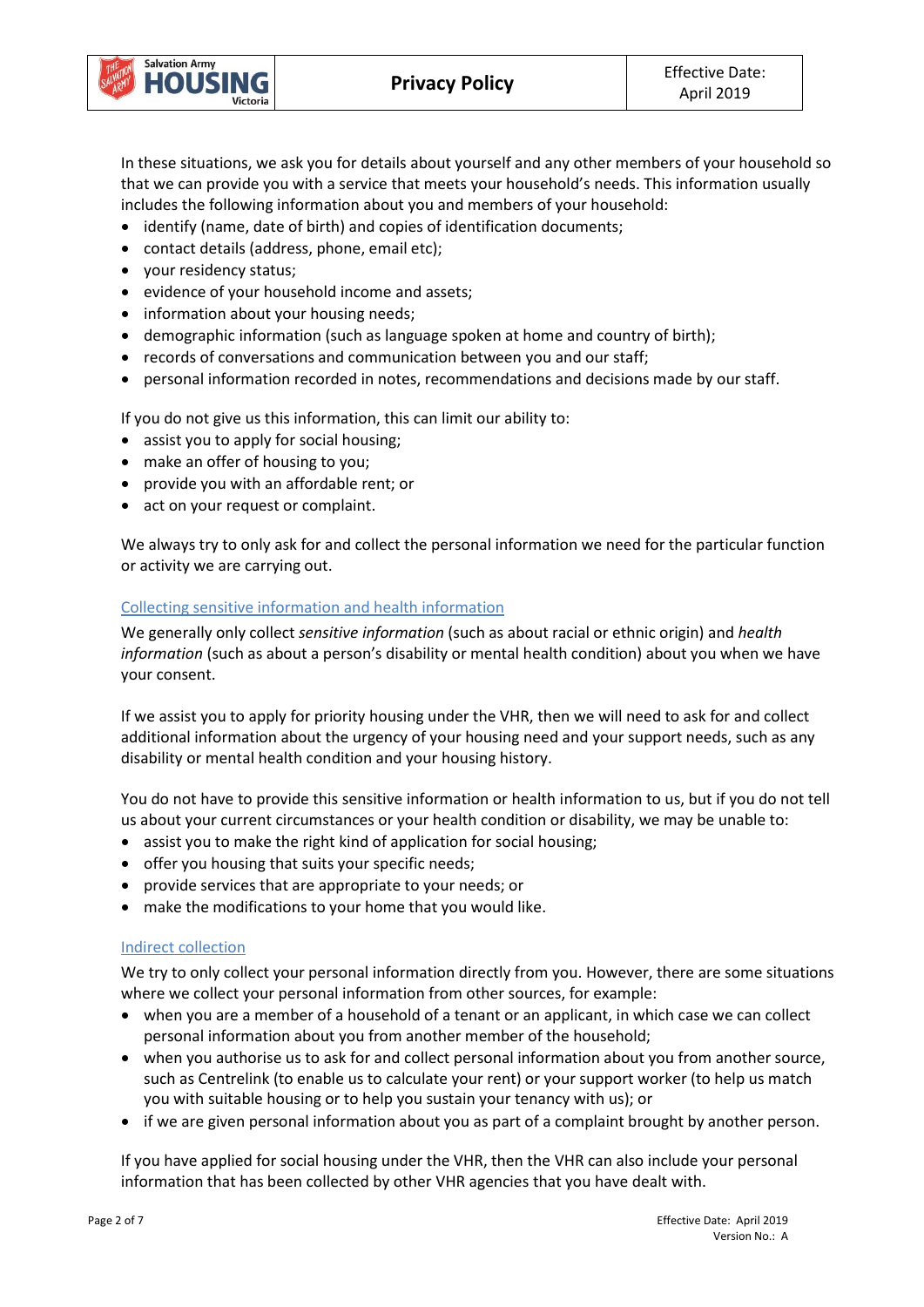

#### Anonymity

Where possible, we will allow you to interact with us anonymously or using a pseudonym, for instance if you complete feedback surveys.

However, for most of our functions and activities we usually need your name and contact information and enough information about the particular matter to enable us to properly handle your enquiry, request, complaint or application, or to act on your report.

## How we may use and disclose your information

We use your personal information to help us provide you with appropriate housing and services or relevant information about this housing and services, or to deal effectively with your request or complaint.

We also use personal information (including some sensitive information) to generate statistical data for reporting to government bodies and to plan for improvements to our services. We take care to ensure that our statistical data and reports cannot be used to identify you.

"Disclosing" personal information means giving your information to someone else or allowing someone else to have access to it. We take care to protect your personal information and we only disclose it when it is necessary and we have the right to do so.

We generally use or disclose your personal information only for the primary purpose it was collected. In some situations we disclose your personal information for a different ("secondary") purpose. This section of the policy also sets out some common secondary purposes.

Common situations in which we disclose personal information include:

### 1. Applications for social housing under the Victorian Housing Register (VHR)

If you have a current VHR application for social housing or are making an application to the VHR, the Housing Act 1983 (Vic) allows us to use and disclose your (and your household's) personal information to VHR agencies for certain purposes, including to:

- determine whether you are eligible for social housing;
- determine whether you are eligible for priority housing;
- determine whether to allocate a tenancy in social housing to you;
- determine your health, safety and support needs and housing requirements; and
- support you to access housing that is appropriate to your needs.

This information is a summary only. For more information about how personal information in the VHR is collected, used and disclosed, please see advice on the [DHHS website.](http://www.dhs.vic.gov.au/__data/assets/word_doc/0005/976775/Housing-Act-1983-amendments-Questions-and-Answers-on-Information-Sharing.doc)

#### 2. Assessing your affordable rent

We may disclose your personal information to Centrelink so that Centrelink can provide us with the information we need to calculate your rent and so that your rent can be paid through Centrepay. We will not do this without your consent.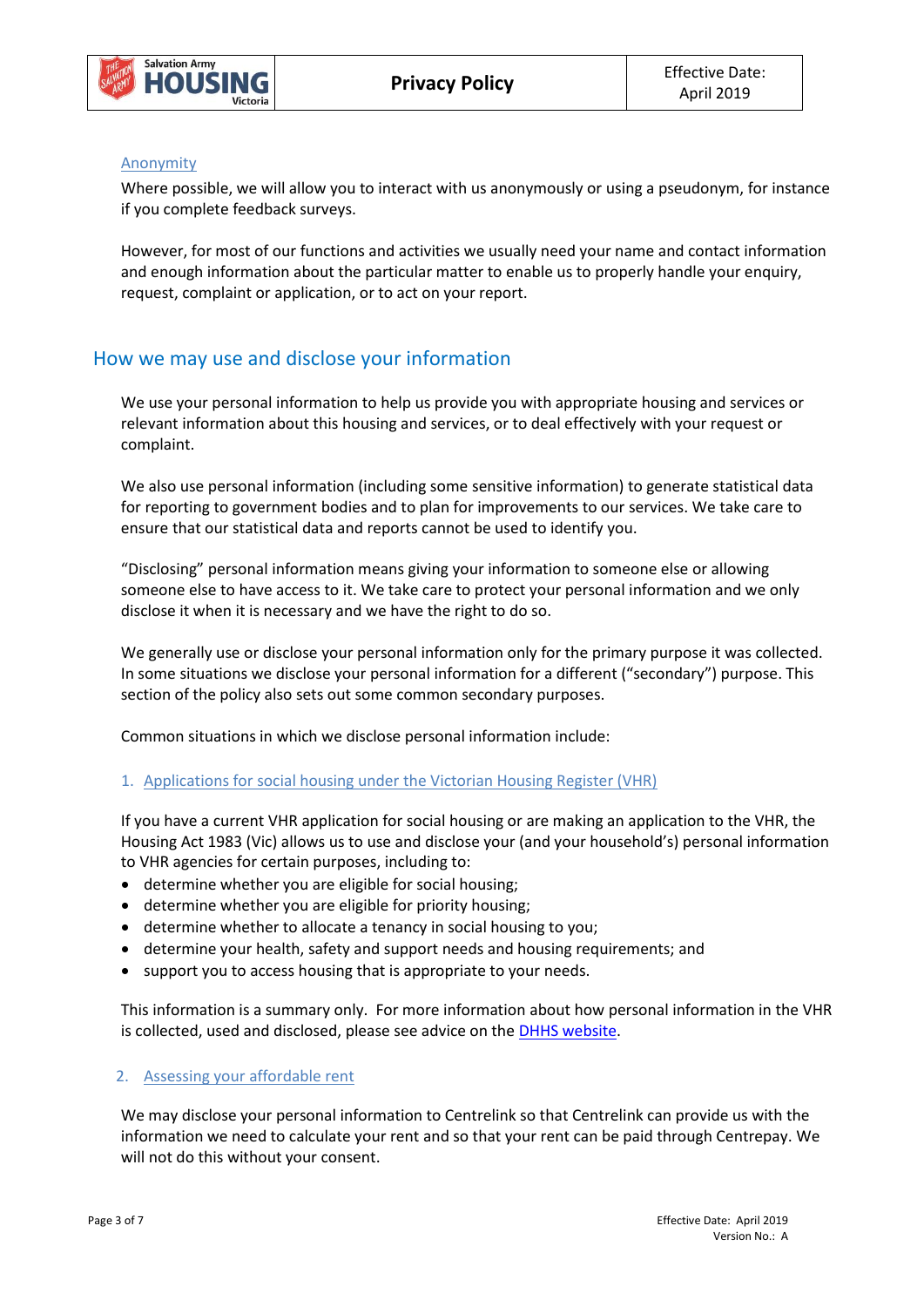

### 3. Sustaining your tenancy

If you have authorised us to discuss your tenancy or personal information with your support worker, case manager, carer, guardian, legal representative, health professional or other nominated advocate, or to make a referral on your behalf to a support agency or health centre, we will only disclose to them the information that is necessary for us to complete the referral or to address your support issue.

### 4. Arranging for repairs to your home

If repairs to your home require a tradesperson to attend, we give the tradesperson your name and phone number so they can call you to make arrangements directly with you for gaining access to the property.

#### 5. Taking legal action

If we take legal action against you (for example, under the Residential Tenancies Act), we will only disclose to the Tribunal or Court the personal information (including sensitive information) that is necessary for us to apply for a hearing or to present our case.

#### 6. Publishing your image or story

We include selected tenant stories and images on our website, in our annual report, in promotional material, and in other published documents. We will ask for your written consent to use your image, story or other personal information in this way. If we are unable to obtain your consent, we will ensure that you cannot be identified from the image or information we publish.

### 7. Handling your complaint

It may be necessary to disclose your personal information to a government agency or other party if we are asked to respond to or investigate a complaint you lodge. We will not make any disclosure without your consent, but if you don't consent, we may be unable to process your complaint.

#### 8. Reporting to government

In most situations we de-identify your personal information before we provide it to a government department or agency.

When you apply for social housing under the VHR, personal information you provided with your application may be used to provide statistical data to government departments to help us and them understand the kinds of people that need housing.

In some limited circumstances it may be necessary to disclose your personal information to a government agency to satisfy our regulatory or contractual requirements. We will not make such a disclosure unless this was explained to you as a condition of accepting our housing or unless we otherwise obtain your consent.

### 9. Meeting our broader obligations

We will disclose your personal information if we are required to by law (for example, by a court order). We can also disclose your personal information if this is necessary to lessen or prevent a serious threat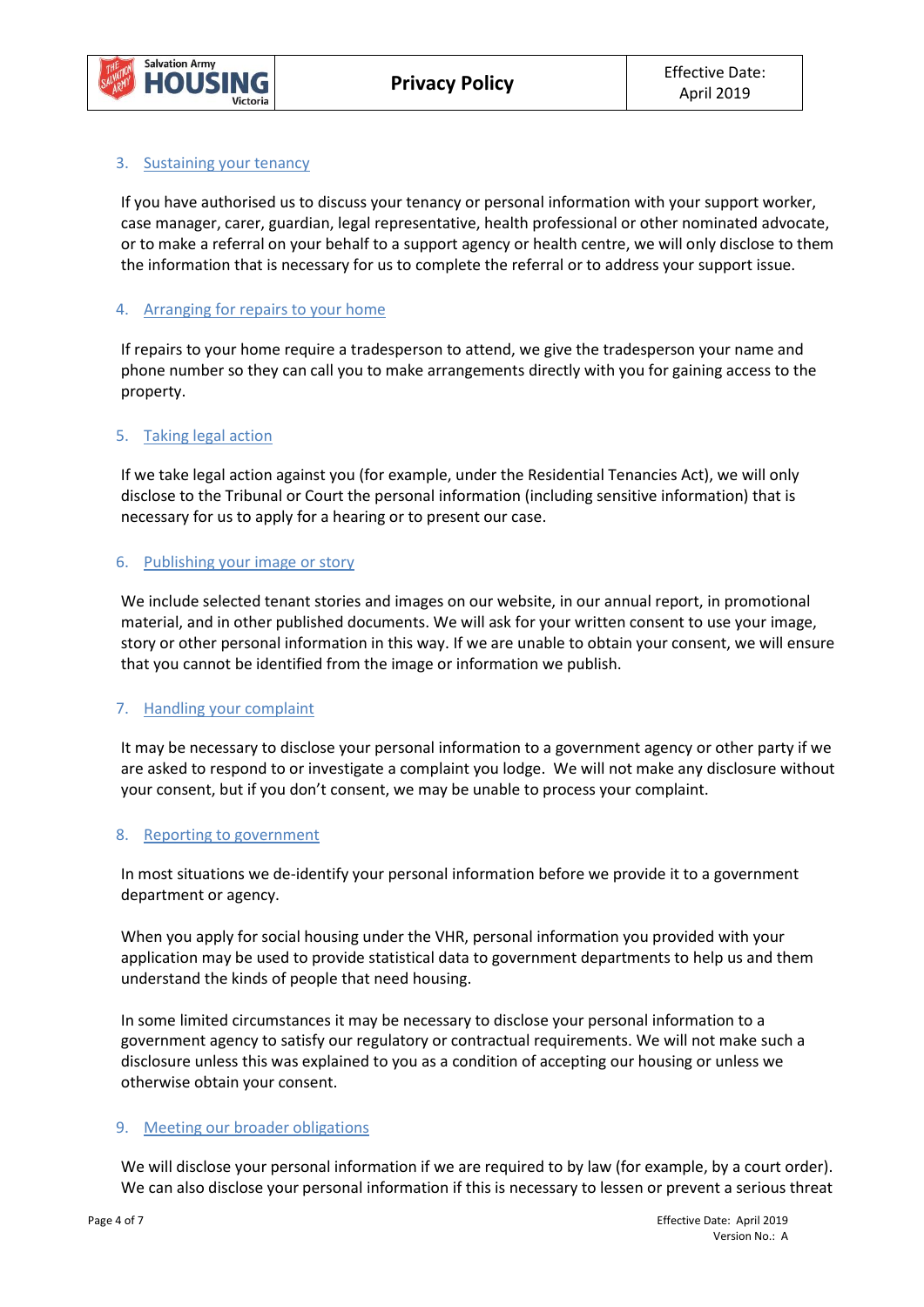

to someone's life, health or safety or to take action on suspected unlawful activity or serious misconduct. If it is necessary for us to use or disclose your personal information for such reasons, we will make a written note of this.

## Disclosure of personal information overseas

There would normally be no situation in which we would disclose your personal information to an overseas recipient. The only likely exception is where you have provided an overseas contact for your next of kin in case of emergency.

# Storage of your personal and sensitive information

We take steps to protect the security of the personal information we hold. Personal information in electronic form is stored on a secure computer server, and is only accessible by SAHV staff using our password-protected network. Most personal information is recorded in a customised software program that requires an additional password to access.

Tenant and applicant paper files are kept in lockable filing cabinets that can only be accessed by SAHV personnel who have a right to do so. Files are only removed from the cabinet when staff are currently working on them.

We destroy personal information in a secure manner when we no longer need it. We retain the personal information of previous SAHV tenants for longer than the legal minimum of seven years if there is a possibility that the person might apply for housing with us again.

If we assisted you to apply for social housing under the VHR, then the information that you provided to us (to prove your eligibility for social housing) is stored on the VHR's database, which is controlled by DHHS. Other VHR agencies can update this information at your request.

# Accessing and correcting your personal information

SAHV take all reasonable steps to ensure your personal information is current and accurate. You have the right to request access to this information and a right to correct factual errors and update details as required. If you would like to access or seek correction of your personal information, please talk to a Housing Worker or State Manager.

There are some situations where we have the right to reject your request, or to give access but not in the way or to the extent that you asked for – for example, if your request is frivolous or vexatious; or giving access would seriously threaten someone else's health or safety or have an unreasonable impact on their privacy; or there is a law that requires us not to.

We will ask you to prove your identity before we give you access to your information or correct it, and we will try to make the process as simple as possible. If we refuse to give you access to, or correct, your personal information, we must notify you in writing setting out the reasons.

If we make a correction and we have disclosed the incorrect information to others, you can ask us to tell them about the correction. We must do so unless there is a valid reason not to.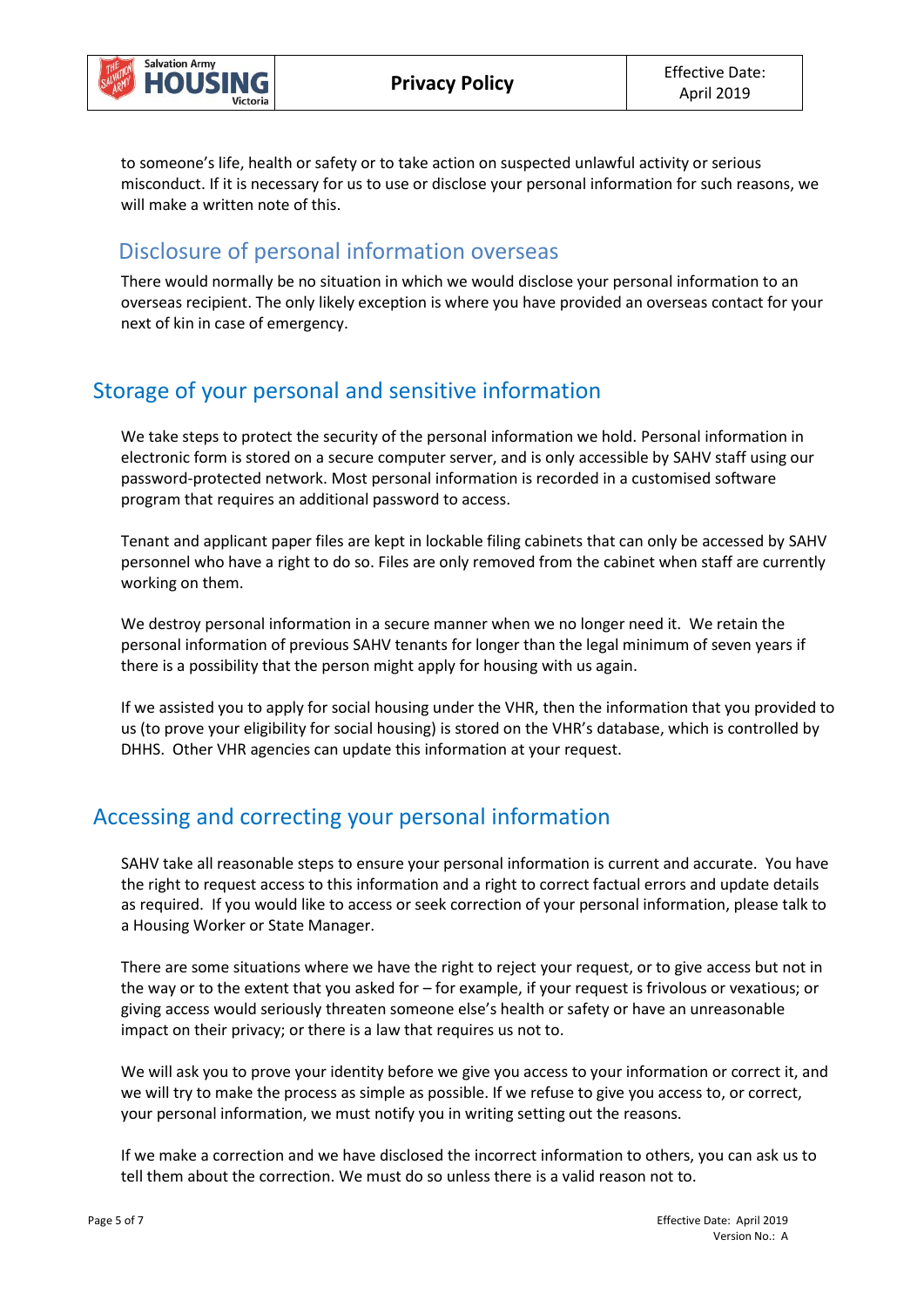

If we refuse to correct your personal information, you can ask us to add to it a statement that you believe the information is incorrect and why.

## How can you complain about a breach of privacy

If you want to complain to us about the way we have handled your personal information, you should in the first instance, make a complaint under our Complaints Resolution and Appeals Policy. Where an actual or potential breach of privacy has occurred the TSA National Privacy Officer will be informed and the matter assessed and dealt with.

You can also contact the TSA National Privacy Officer directly as follows: Privacy Officer The Salvation Army PO Box 479 BLACKBURN VIC 3130 Email: [privacy@aus.salvationarmy.org](mailto:privacy@aus.salvationarmy.org) Telephone: 1800 961 088 between 9.00am & 4.30pm Monday - Friday

If you remain unsatisfied with our response, you can refer your complaint to the Commonwealth or Victorian government agency responsible for privacy law:

[Office of the Australian Information Commissioner](https://www.oaic.gov.au/) **Phone:** 1300 363 992 **Email:** enquiries@oaic.gov.au **Fax:** +61 2 9284 9666 **Post:** GPO Box 5218, Sydney NSW 2001

[Commissioner for Privacy and Data Protection](https://www.cpdp.vic.gov.au/) **Phone:** 1300 666 444

**Email:** [privacy@cpdp.vic.gov.au](mailto:privacy@cpdp.vic.gov.au) **Post:** PO Box 24014, Melbourne VIC 3001

# How do we comply with the Notifiable Data Breaches Scheme

We will notify you in the event your personal information is involved in a data breach that is likely to result in serious harm. This notification will include recommendations about the steps you should take in response to the breach. We will also notify The Australian Information Commissioner of eligible data breaches. Each suspected data breach reported to us will be assessed to determine whether it is likely to result in serious harm, and as a result require notification.